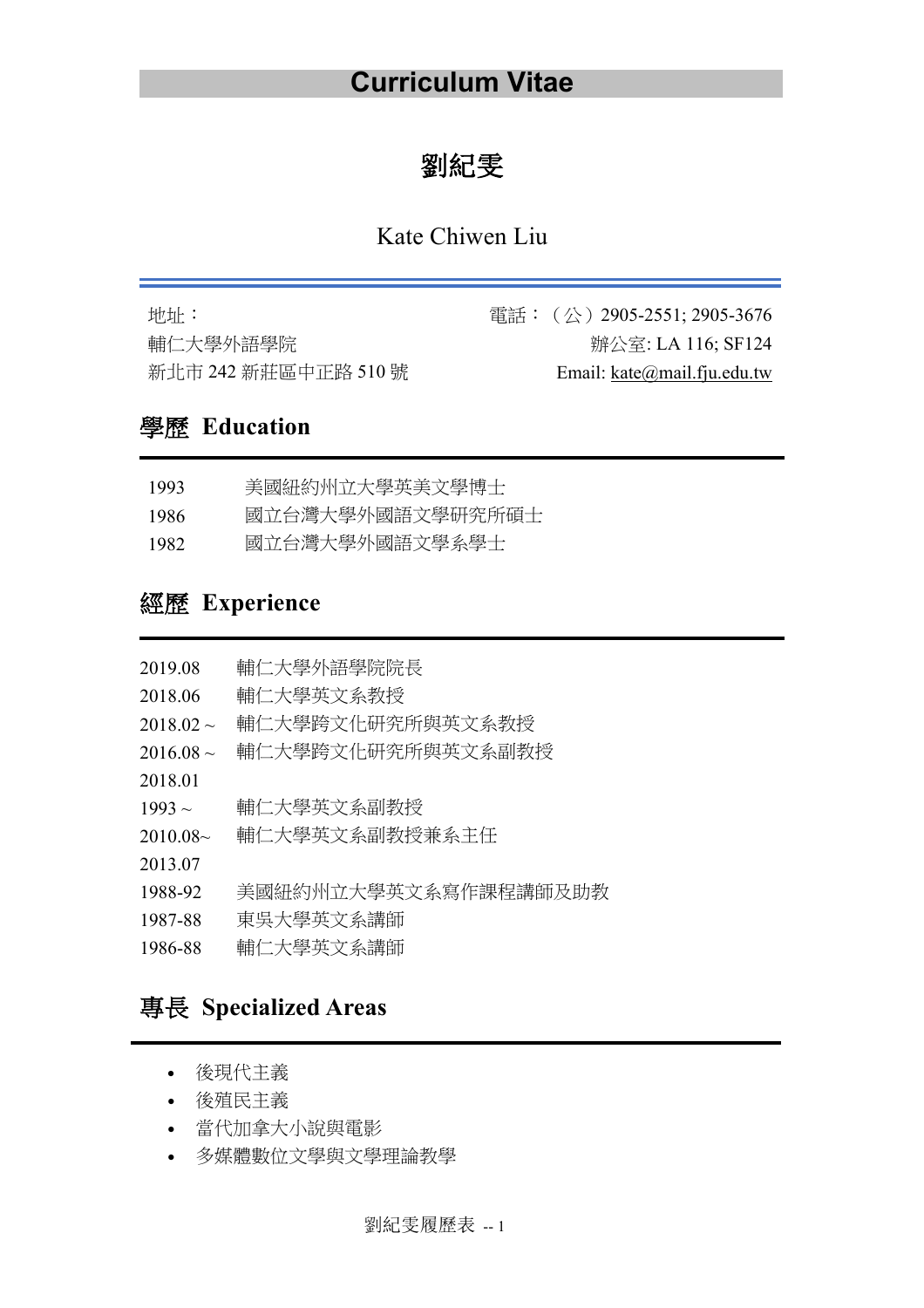#### 進行中研究 **Research in Progress**

• 創傷與全球都市:與「加害者」對話

#### 榮譽與獎勵 **Awards and Honors**

一、國科會研究計劃補助

- ․ 2019/8~2020/7 與「加害者」對話:艾騰.伊格言、薩德·杜埃希和 米拉·奈兒電影中的創傷消解與改編,108-2410-H-030-006-MY2
- ․ 2018/8~2019/7 創傷與全球化都市 III:丹尼‧維勒納夫與艾騰‧伊 格言電影中的創傷、記憶與媒介溝通,107-2410-H-030-009-
- ․ 2017/8~2018/7 創傷與全球化都市 II:《火巫》與《確定性》的跨國 創傷社群,106-2410-H-030-008-
- 2015/8~2016/7 創傷與全球化都會 I:北美都市小說與電影的創傷圖 像與脈絡 MOST 104-2410-H-030-036 –
- 2009/8~2012/7 彼此之間:南亞加拿大敘述的離散想像與交錯網絡 98-2410-H-030-050-MY3
- 2008/8~2009/7 繪/毀多倫多地圖:全球化與艾特伍與布藍德的小 說 97-2410-H-030-038-
- 2005/8~2006/7. 混雜空間與其外:加拿大與台北當代電影與文學的 移民與情愛(III-II)國科會 NT\$360,000 元
- 2003/8-2004/7. 台灣地區英美文學研究資料庫之整合-英文文學 與專題研究資料庫(III-III)國科會(NSC 90-2418-H-030-001-BD) NT\$ 259,200
- 2003/8-2004/7. 混雜空間與其外:溫哥華與台北當代電影與文學的 移民與情愛(I)。主持人。國科會專題研究計畫 (NSC92-2411-H-030-007) • NT399,700  $\overline{\pi}$
- 2002/9-2003/8. 台灣地區英美文學研究資料庫之整合-英文文學 與專題研究資料庫(III-II)。子計畫主持人。國科會專題研究計 畫 (NSC 90-2418-H-030-001-BD)。NT\$ 259,200 元
- 2001//8-2002/7. 後現代都市與離散主體:多倫多、溫哥華、台北的 小說、電影中的空間想像(3/3)。主持人。國科會專題研究計畫 (NSC 90-2411-H-030-021) • NT\$359,600  $\overline{\pi}$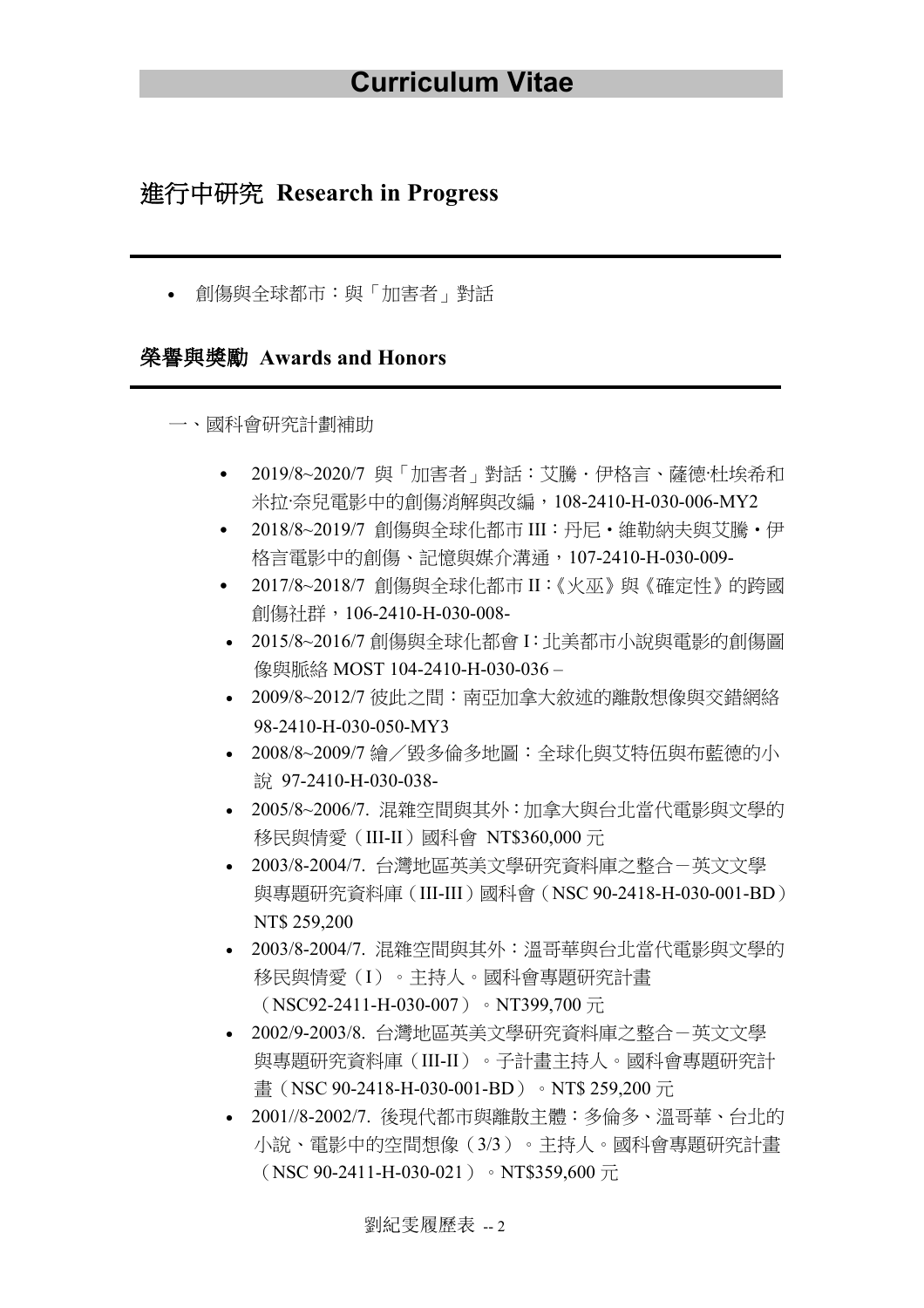- 2001/9-2002/8. 台灣地區英美文學研究資料庫之整合-英文文學 與專題研究資料庫(III-I)。子計畫主持人。國科會專題研究計畫 (NSC 90-2418-H-030-001-BD) • NT\$235,400  $\overline{\pi}$
- 1999/8 2000/7. 「後現代都市與離散主體:多倫多、溫哥華、台 北的小說、電影中的空間想像(1/3)」。 主持人。 國科會補助。
- 1997-1998「新英國文學:跨越疆界-加拿大後殖民小說」(3):後 現代/後殖民的歷史-地圖」·
- 1996-1997 「加拿大後殖民小說(2):加拿大與加勒比海的雙向 移民」
- 1995-96 「加拿大後殖民小說(1):東亞裔加拿大作家」
- 1994-95 「英美後現代小說中國家主體與大眾文化之互動」
- 二、國科會、教育部教學研究計畫
	- <sup>l</sup> 2018/8~2019/7 教育部「教學實踐研究計畫」:英文閱讀、文學與電 影教學:創意、批判思考與全球媒體識讀
	- <sup>l</sup> 2018/1~ 教育部深耕計畫:英語自學(SLC)與中高級數位課程 (AIEDL)
	- <sup>l</sup> 2011/8-2012/12. 教育部人文社會科學應用能力及專長培育計畫: 「跨文化溝通與創意行銷」英文課程系列
	- 2007/8-2011/12. 匯文網「英文文學與文化教學資料」(LCTD)建置 計畫. 國科會人文學研究中心
	- 2005/7- 教育部教學卓越計劃︰遠距教學研發、卓越英語自學中 心 · 工作要項主持人 ·
	- 2006/7-2006/10. 匯文網「英文文學與文化教學資料」(LCTD)建置 計畫(3/3). 國科會人文學研究中心. NT \$76,000 元.
	- 2005/7 2006/6. 匯文網「英文文學與文化教學資料」(LCTD)建置 計畫(2/3). 國科會人文學研究中心. NT \$230,000 元.
	- 2004/11- 2005/6. 匯文網「英文文學與文化教學資料」(LCTD)建置 計畫(1/3). 國科會人文學研究中心. NT \$154,000 元.
	- 2002/9-2006/8. 提昇大學基礎教育計畫-卓越大學英文網改進計 畫。分項計畫共同主持人。教育部︰NT \$425,000 元 輔仁大學研 究發展處配合款︰NT\$100,000 元(每年).
	- 2002/9-2003/6. 教育部提升大學競爭力重點發展計畫:分項計畫之 輔仁大學「非同步遠距教學發展計畫」-文學與文化組:文學課 群:當代加拿大文學與電影。課群召集人及分項計畫主持人。教 育部。NT\$43,000 元

劉紀雯履歷表 -- 3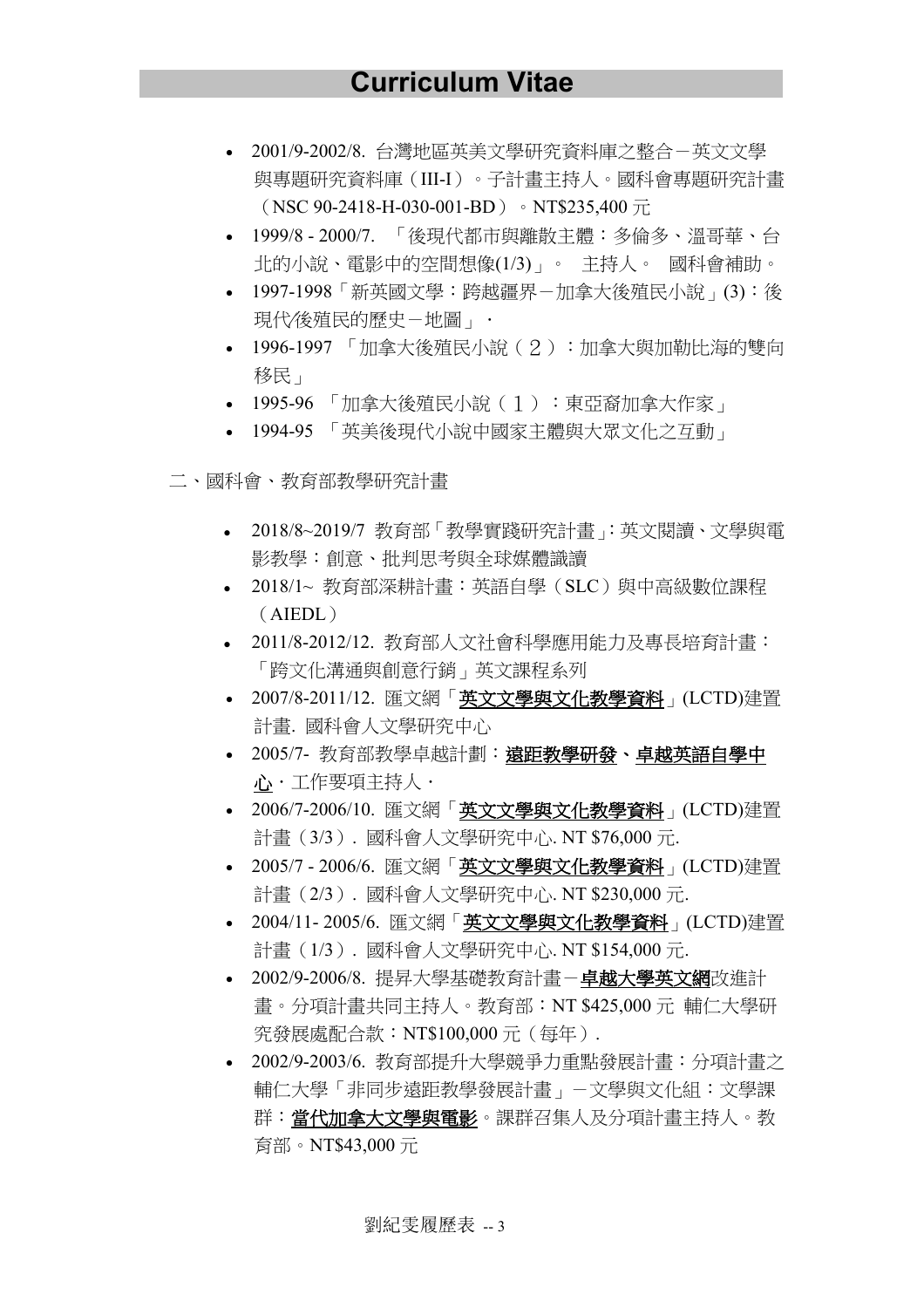- 2002/10-2003/6. 高中高職英語教師進修網站。子計畫主持人。教 育部。NT\$1,000,000 元
- 2001/1-2001/12. 英文系文學課程的多媒體輔助教學計畫:世界英 文文學。主持人。教育部顧問室人文社會科學教育整合型課程改 進計畫。NT \$ 550,000 元。
- 2001/9-2002/6. 教育部非同步遠距教學計畫-大專院校非同步(網 路)遠距教學課程: 文學批評。主持人。教育部。NT \$170,000 元
- 2001/1-2001/12. 英文系文學課程的多媒體輔助教學計畫。協同研 究員。教育部顧問室人文社會科學教育整合型課程改進計畫。NT \$ 550,000 元
- 2000/9-2001/6. 多元智慧英語教學課程(第二年)。主持人。教育 部顧問室八十九年度「人文社會科學教育改進計畫」。NT\$450,000 元。
- 1999/9 2000/6. 教育部顧問室「人文社會科學教育改進計畫」. 多 元智慧英語教學課程 · 主持人。
- 1998-1999 教育部顧問室「人文社會科學教育改進計畫」· 英文 系語言與文學網路課程:進階與多媒體網路教學
- 1997-1998 主持人· 教育部顧問室「人文社會科學教育改進計 畫」· 英文系基本語言與文學網路課程 309,000 元整
- 三、其他計畫
	- 2006/8-2009/10 《文學作品讀法》叢書計畫·文建會·
	- 2002/12-200/4. 加拿大研究學會網站。主持人。加拿大在台貿易辦 事處。NT\$44,800(加幣 2,000 元)
	- 2001/1-2002/12. 大學英文網:主題式全方位英語網路教學。主持 人。輔仁大學研究發展處。NT \$ 250,000 元
	- 2000/8-2001/7. 輔仁教學網。主持人。輔仁大學。NT\$598,000 元
	- 1999/9 2000/7. 「輔仁大學課程與教材網路化」計畫。 主持人。
	- 1993/8-1994/6. E-Office 網路平台輔導學生的功能開發與檢討。主 持人。輔仁大學研究發展處提昇學術研究獎補助(3923105507)。 NT110,000 元

四、獎助

- 2002 91 學年度輔仁大學輔仁學術研究獎
- 2002 加拿大-台灣研究獎勵 Canada-Taiwan Research Scholarship-- 加拿大在台貿易辦事處頒予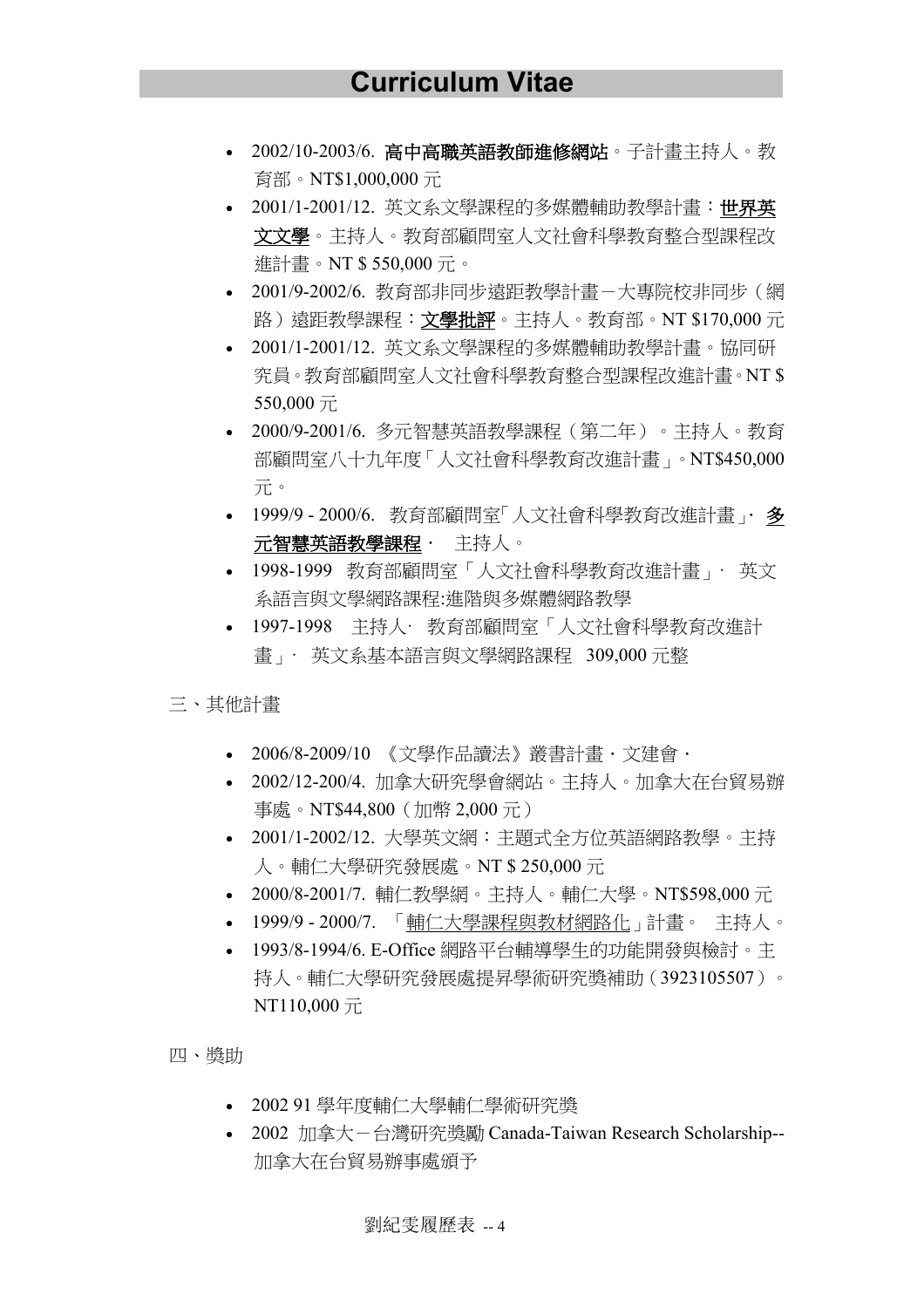- 2001 90 學年度輔仁大學教師教學績優獎勵
- 2000 88 學年度國科會研究成果獎勵
- 1999 87 學年度國科會研究成果獎勵.
- 1999 87 學年度輔大聖言會(SVD) 研究獎助
- 1996 加拿大圖書補助 (MacKay Canadian Studies Library Support Grant)
- 1996 85 學年度國科會研究成果獎勵.
- 1996 85 學年度輔大聖言會(SVD) 研究獎助
- 1995 84 學年度國科會研究獎勵
- 1995 Canadian Studies Award--加拿大在台貿易辦事處頒予
- 1992 Ruth Miller Award (Excellent Academic Performance Award for Women or Minority Students in the English Department, Stony Brook

### 學術著作 **Publications**

#### 專書

- 《都市流動:蒙特婁、多倫多與台北後現代都會電影》.台北:書林出版 公司出版,2017/11。(107 學年度 輔仁大學專書著作獎勵)
- 《離散為家:當代加拿大後殖民小說研究》·台北:台大出版中心,2017/3 · (106 學年度 輔仁大學專書著作獎勵)
- 劉紀雯,伍軒宏·《結構主義與後結構主義·後現代主義》.經典解碼文 學作品讀法系列叢書. 台北:文訊,2010。

合集(編纂)

• 林文淇,劉紀雯編. 加拿大.台灣電影研究. 《藝術學研究》. 第五 期 (Dec.  $2009$ ) ·

• 劉紀雯編.「遊走疆界:當代加拿大文學與電影」.《中外文學》25.12(1997) . 學位論文

- Kate Chiwen Liu. *De/Constructing National Identity: The Historiographical Metafictions of John Barth, Joan Didion and Maxine Hong Kingston*. Dissertation. NY: SUNY-Stony Brook, 1993.
- Kate Chiwen Liu. *The Dialectical and Historical Understanding: John Fowles's The French Lieutenant's Woman and The Magus*. M.A. Thesis. Taipei: National Taiwan University, 1986.

專書論文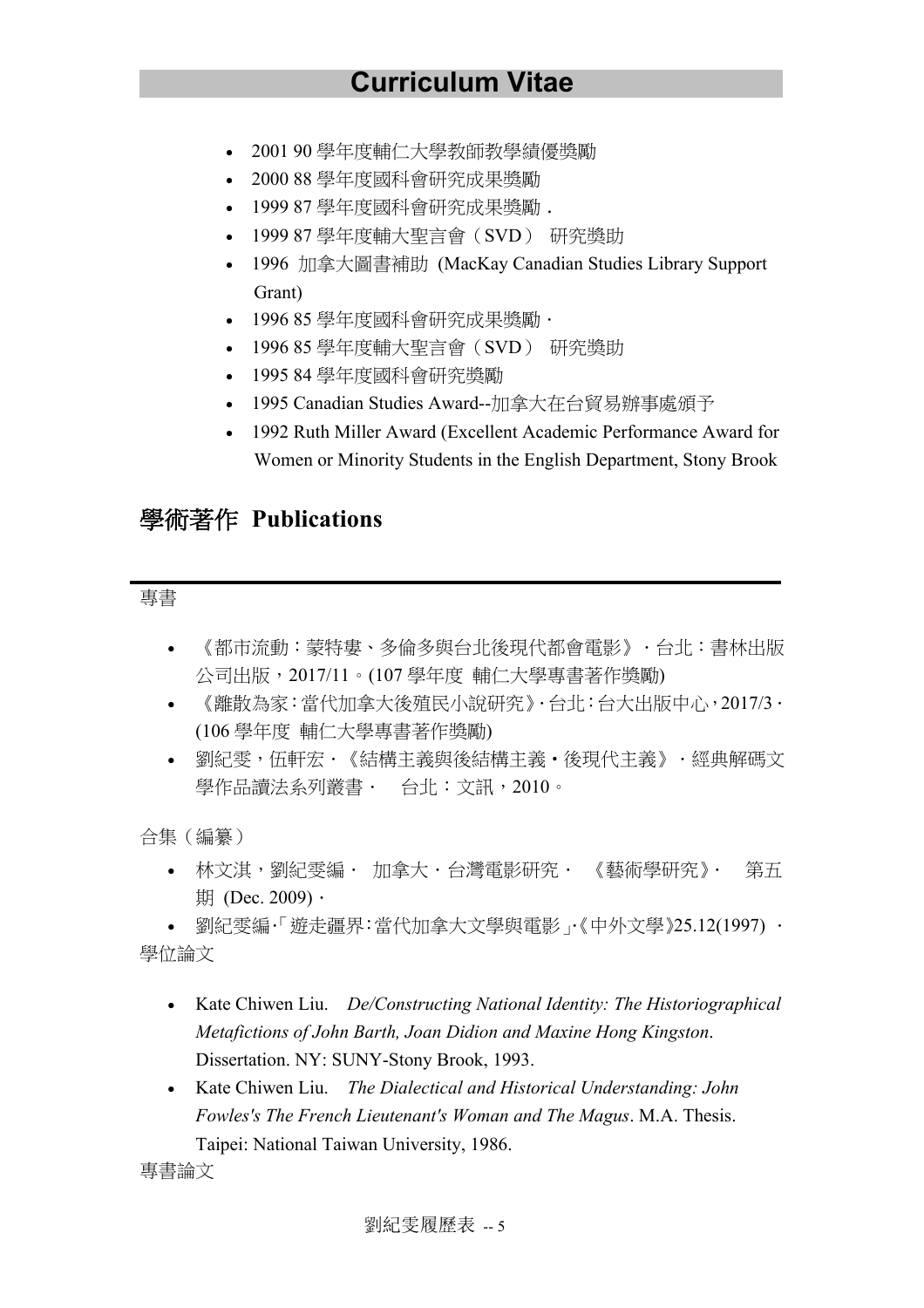- 劉紀雯.〈《台北四非》的流動美學〉.比台灣電影更陌生-台灣實驗電影 研究 · Stranger than Cinema: A Study of Taiwanese Experimental Film · 吳俊 輝主編. 台北:恆河,2013:105-18.
- 劉紀零·〈台北的流動、溝通與再脈絡化:以《台北四非》、《徵婚啟事》 和《愛情來了》為例〉. 《觀展看影:華文地區視覺文化研究》. 林文 淇、吳方正主編. 台北:書林,2009: 263-300.

學術期刊論文

- 1. 劉紀雯·〈都市電影與創傷「記憶之場」:《蒙特婁校園屠殺事件簿》 與《烈火焚身》〉。《中外文學》‧48.2 (June, 2019): 41-83。
- 2. Kate Chi-Wen Liu. "Toronto as a Diasporic and Dialogic City: Dionne Brand's *What We All Long For*." (多倫多的離散與對話:布蘭德的《我們 之所渴望》). NTU Studies in Language and Literature 31 (2014 / 06 / 01): 65 – 96. (THCI Core)
- 3. Kate Chiwen Liu. "An Outsider's Perspectives on Asian Canadian Studies: A Response to Donald Goellnicht." *Concentric: Literary and Cultural Studies* 39.2 (September 2013): 109-118.
- 4. 劉紀零·〈由後現代都市出走:《迷情漩渦》和《流浪神狗人》的流動與 他者〉.《電影欣賞學刊》Summer, 2013: 132-53。
- 5. Kate Chiwen Liu. "Under the Shadow of Mackenzie King? Narrative Spatialization as Working-Through in Kerri Sakamoto's *The Electrical Field.*" 《歐美研究》42 卷 3 期(2012 年 9 月號): 591-634. (THCI Core)
- 6. 劉紀雯.〈後現代都市中的移民與愛情:蒂帕梅塔的多倫多電影〉.《中 外文學》40. 3 (Sept. 2011): 9-65。(THCI Core)
- 7. 劉紀雯. 〈不再無禮:克萊蒙‧維哥影片中的情感第三空間〉. 《藝 術學研究》第五期 (Dec. 2009): 1-47。
- 8. 劉紀雯·〈國家符號的消失?:當代加拿大電影的商業導向與全球化〉 《藝術學研究》第五期 (Dec. 2009): 137-47。
- 9. Kate Chiwen Liu. "Hybridization as the Postcolonial Anti-Exotic: Larissa Lai's *Salt Fish Girl*." *Concentric: Literary and Cultural Studies* 35.2 (Sept 2009): 309-336.
- 10. 劉紀雯.〈台北的流動、溝通與再脈絡化︰以《台北四非》、《徵婚啟事》 和《愛情來了》為例〉. 《中央大學人文學報》35 期(2008/07). 中 壢:中央大學文學院:217-260。
- 11. 劉紀零·〈流散混雜何所歸?加拿大與台灣後現代都市(電影)空間之 閱讀策略〉《國科會外文學門 86 - 90 年度研究成果發表會論文集》, 臺中:中興大學, 2005 年: 145 - 174。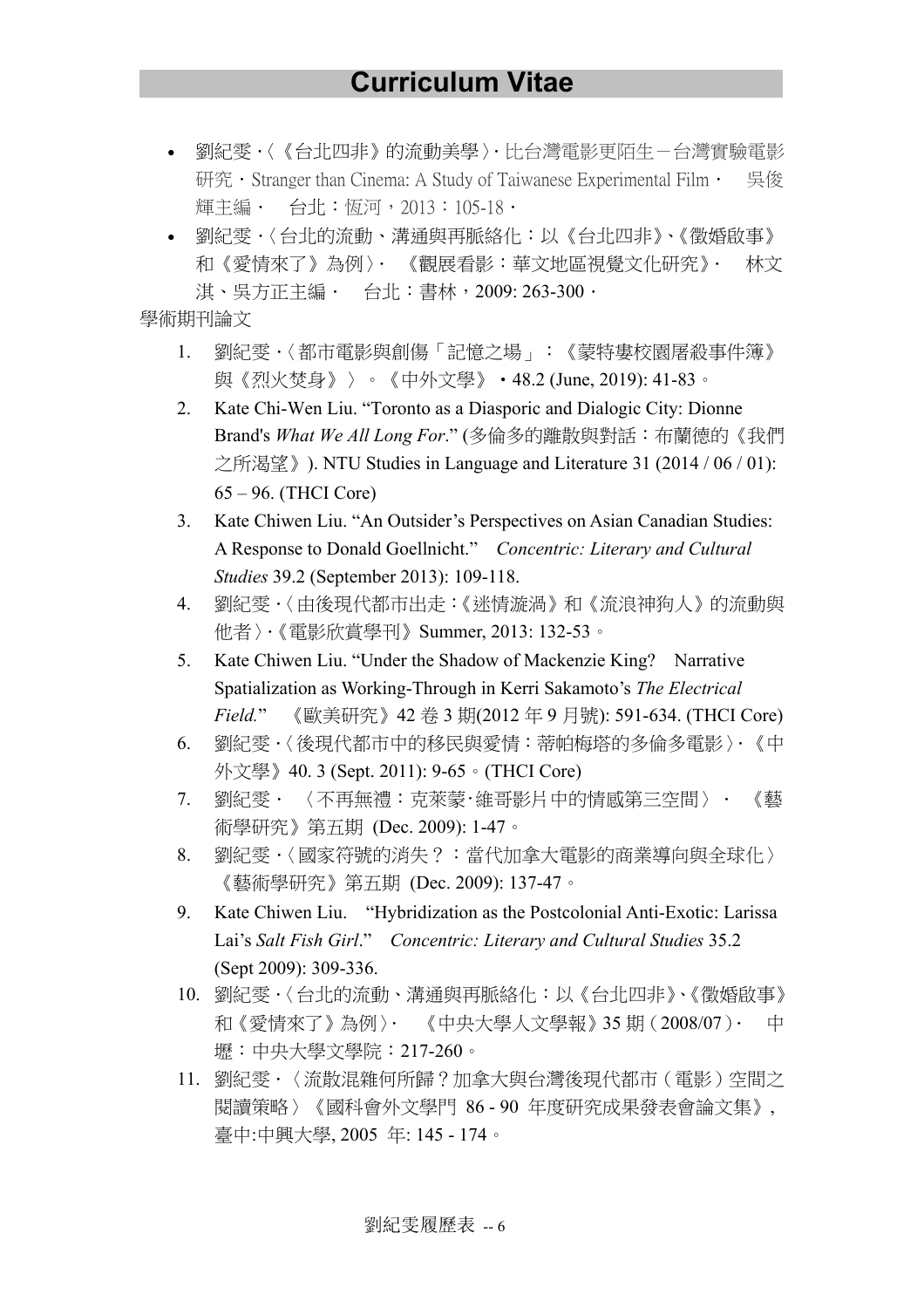- 12. Kate Chiwen Liu. "Who's Got the Power and the Points? Using MS Powerpoint in Literature and Language Classrooms." International Conference on e-Education 2004 -- Review and New Perspectives《2004E 化教學國際會議:回顧與前瞻》. Macao: Macao Polytechnic Institute, 2004: 331-38.
- 13. 劉紀零·〈雷阿樸與羅茲瑪雷影中的女性空間與漫遊觀視〉。《中央大 學人文學報》26 (91.12): 265-301。
- 14. 劉紀雯·〈艾騰·伊格言和蔡明亮電影中後現代「非地方」中的家庭〉。 《中外文學》41.12 (May 2003)。台北:台大外文系,117-52。
- 15. Kate Chiwen Liu. "Family in the Postmodern 'Non-Places' in the Films by Atom Egoyan and Ming-Liang Tsai." *Fu Jen Studies: Literature & Linguistics*, 34(2001): 1-27.
- 16. 劉紀零·〈城市--國家--愛人:《以獅為皮》和《英倫情人》中的疆界 與空間〉. 《中外文學》27 (Oct. 1999) · 台北: 台大外文系· 66-92。
- 17. 劉紀零·〈越界、詮釋、主體:史普林斯汀與梅森中的性別與國家〉《第 五屆美國文學與思想研討會》主編:紀元文. 台北:中研院,Dec. 1997: 283-312。
- 18. 劉紀雯·〈國家歷史的殘缺文本和延異:《煙草販》中的國家起源和「純 真」〉.劉紀雯· 《中華民國第六屆英美文學研討會論文集》· 國立 師範大學英語系主編· 台北:書林,Dec. , 1997: 243-283。
- 19. 劉紀雯·〈多重孤獨,多重空間:加勒比海-加拿大作家的多倫多空間 想像〉《中外文學》 12 (May 1997):133-58。
- 20. 劉紀雯·〈分裂與整合:華裔加拿大作品中的家庭隱私與性別認同〉· 《中外文學》9 (Feb. 1997): 71-103。
- 21. 劉紀雯·〈流離的主體,失所的語言:小川樂 (Joy Kogawa) 的語言與 認同策略 〉.《加拿大研究》 1(1996.6): 211-24。
- 22. 劉紀雯·〈越界、詮釋、主體:史普林斯汀與梅森中的性別與國家〉· 《第五屆美國文學與思想研討會論文選集:文學篇》. 台北:中央研 究院,2007: 283-312。
- 23. 劉紀零·〈車子、房子與炸雞:《典型美國人》的大眾文化與國家認同〉 ・《再現政治與華裔美國文化》.台北:中央研究院,1996: 105-32。
- 24. 劉紀雯·〈國家/自我與人民的重疊:《午夜兒女》的敘述與文本策略〉 《英美文學評論》II (1995): 55-72。
- 25. Kate Chiwen Liu. "National Identity Re-Vivioned and Hybridized: Assimilation and the American Dream in Kingston's China Men." *Fu Jen Studies* 26 (1993): 1-23.

會議論文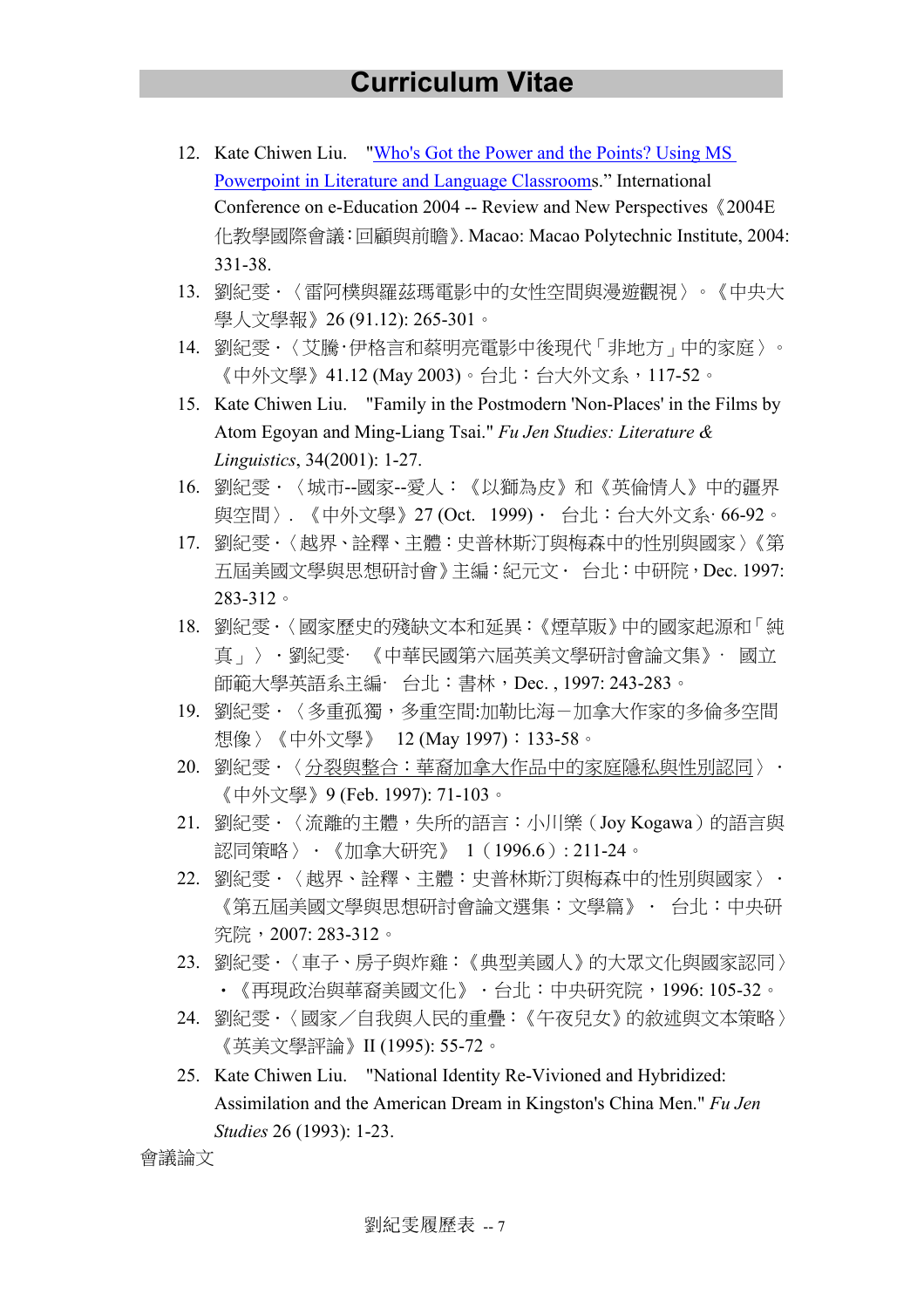- •都市電影如何見證創傷?《蒙特婁校園屠殺事件簿》與《烈火焚身》
- 第四十屆全國比較文學會議 [當代都市與記憶]2018 年 5 月 25-26 日
	- Kate Chiwen Liu. "Fixity and Flows in the Traumatic Communities of Madeleine Thien's *Certainty*." *2017 International Conference on Cross-Cultural Studies: Intercultural Adaptation, Globalization, and Risk*. Fu Jen Catholic University. Oct. 6-7, 2017.
	- Kate Chiwen Liu. "Affective Writer-Reader Communities in Jeremy Podeswa's *Fugitive Pieces* (2007)." Maladies of the Soul, Emotion, Affect: Indigenous, Canadian, and Québécois Writings in the Crossfire of a New Turn. Banff Centre, 22-25 September 2016.
	- ․ "Multimedia Representation as Floating Signifiers and Mediated Communication: Dialogic Possibilities in *Extremely Loud and Incredibly Close*." 2014 International Symposium on Cross-Cultural Studies May 3-4, 2014.
	- Kate Chiwen Liu. "Counter-Spectacles and Communicating Bodies in Shani Mootoo's *Cereus Blooms at Night.*" Contemporary Women's Writing: (Wo)Man and the Body. National Chiao Tung University, Taiwan, 11-13 July, 2012.
	- Kate Chiwen Liu. "Urban Migrants, Deterritorialization and Spatial Negotiations in *God Man Dog* and *A Place of One's Own*." IAPL 2011: 35th anniversary IAPL conference. East |West: Deterritorialization, Negotiation and Glocalization. Tainan: May 23, 2011.
	- ・ 劉紀雯.〈由教到學:輔大英文系之課程改革與創意教學〉.《第五屆 全國英語專業院長/系主任高級論壇》.重慶:重慶維景國際大酒店,April 22, 2011.
	- 劉紀雯.〈都市、愛情與移民:蒂帕梅塔的多倫多電影〉。 第三十三 屆全國比較文學會議。 台北:師範大學﹐May 22, 2010.
	- 劉紀雯.〈後現代都市出走:《迷情漩渦》和《流浪神狗人》的流動與 偶遇〉.《視覺與文化識讀國際研討會》. 中壢:中央大學,Dec 12~13,  $2009$ .
	- Kate Chiwen Liu. "Toronto as a Diasporic and Dialogic City:, Dionne Brand's *What We All Long For*." 2009 ACCUTE Conference. Ottawa: Carlton University, May 24th, 2009.
	- Kate Chiwen Liu. "Under the Shadow of Mackenzie King? Narrative Spatialization as Working-Through in Kerri Sakamoto's *The Electrical Field*." In the Shadows of Empires: The 2nd International Conference on Asian American and Asian British Literatures. Taipei, TAIWAN: Institute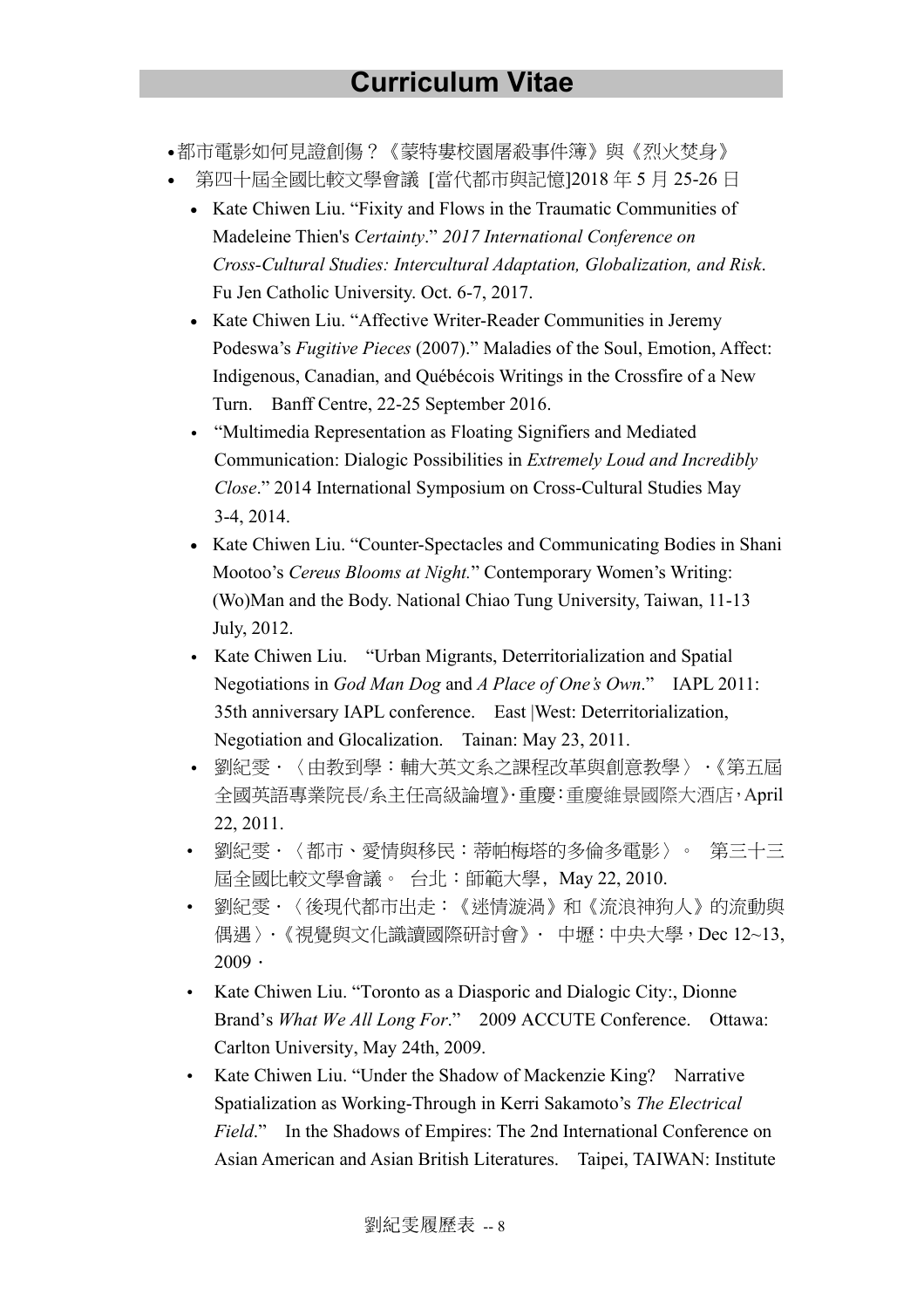of European and American Studies, Academia Sinica. November 28-29, 2008.

- Kate Chiwen Liu. "The Hybridity beyond Chinatown: The Spaces of Magic Realism in the Works of Helen Lee, Mina Shum, and Larissa Lai." A Nation in Between: A Conference on Canadian Literature and Cinema, March 8, 2008.
- Kate Chiwen Liu. "Who's Got the Power and the Points? Using MS PowerPoint in Literature and Language Classrooms." International Conference on e-Education 2004 - Review and New Perspectives, Macao: Macao Polytechnic Institute, June 24-25, 2004
- 劉紀雯.〈當代加拿大小說與電影的後現代/都市空間:由邊緣、流動、 到混雜〉。「國科會外文學門 86-90 研究成果發表會」。台中:中興大 學, 2003年10月24日, 25日
- 劉紀雯,主持人.〈聽力、發音、會話與字彙〉"Listening, Pronunciation, Conversation and Vocabulary"。 「2003 輔仁大學網路英語教學研討會: 全方位英語和高中、大學連線」2003 Fu Jen Seminar on Internet English Education: Holistic English and High School-College Connections。新莊: 輔仁大學野聲樓谷欣廳,2003 年 9 月 27 日
- Kate Chiwen Liu. "Teaching in a Radically Changing World: The Roles of Hypermedia Teaching Materials in Teaching Improvement." IAJBS (International Association of Jesuit Business Schools) Meeting. (Theme: Supply Chain Management in the Global Economy: Ethical, Legal, Environmental, Cultural and Social Issues). Taipei: Fu Jen University, June 5-7, 2002.
- 劉紀雯.〈網路輔助適性作文教學〉"Internet-Assisted Composition Teaching and Individualized Instructions."。「大學英文課程與多元教學 法研討會」。中壢:中央大學,March 3, 2001。
- 劉紀零·〈流動觀視 vs. 水泥城市:雷而樸與羅芝瑪雷影中的女性與 城市〉。 「2000 影像與表演藝術研討會」. 中央大學:May 6, 2000.
- 劉紀雯.〈文學教學與網路:多元刺激與自我創作〉。 「法文遠距教學 研討會 | 輔仁大學: 法文系 · <http://www.eng.fju.edu.tw/demo/literature\_internet.html>,2000。
- Kate Chiwen Liu. "Family in the Postmodern "Non-Places" in the Films by Atom Egoyan and Ming-Liang Tsai." The 8th Quadrennial International Conference on Comparative Literature in the R.O.C.: Reading the Fin de Siecle, Writing the Millennium: Comparative Literature at the Crossroad; 淡江大學 27 -29 August 1999.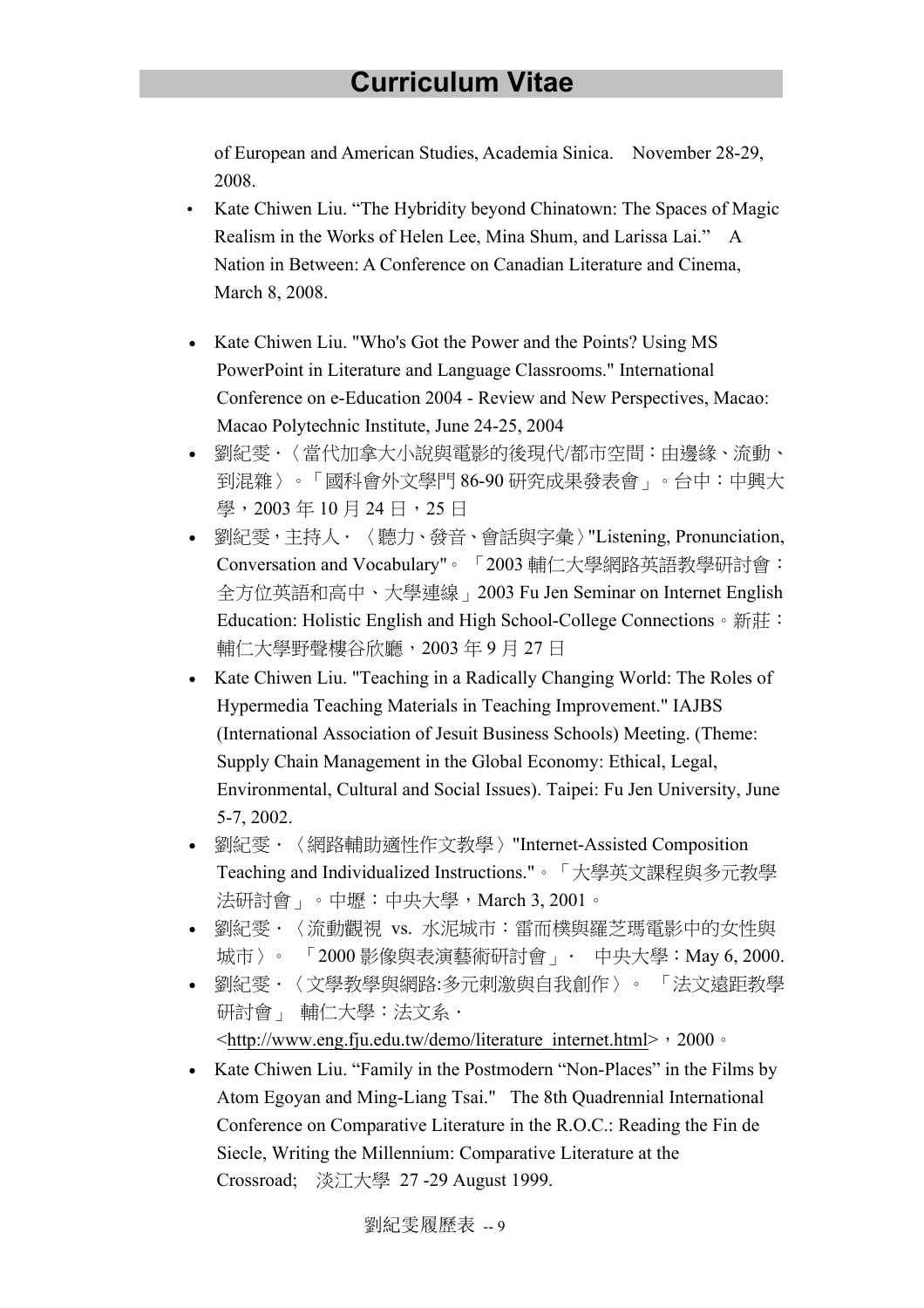- 劉紀零·〈城市-國家-愛人:《以獅為皮》和《英倫情人》中的疆界 與空間〉。 第二十二屆全國比較文學會議【跨越疆界:文學.藝術. 媒介】。 比較文學學會, May 23, 1998.
- Kate Chiwen Liu. "Taiwanese Popular Music in Search of Its Identity: Campus Folksong as an Example." *Art and Theory: Between the Far East and the U.S*. California Institute of the Arts and LACMA, Jan 5-6, 1998
- Kate Chiwen Liu. "Bring Romantic Poetry to Taipei Streets? The Course 'Cultural Studies: Theory and Practice' as an Example." *The Second FLLD Cultural Studies Curriculum Development Symposium*. 東海,June 13, 1998.
- 劉紀雯.〈國家歷史的殘缺文本和延異:《煙草販》中的國家起源和「純 真」〉. 第六屆英美文學研討會 師大, Dec. 23, 1995.
- 劉紀雯.〈越界﹑詮釋﹑主題:史普林斯汀與梅森中的性別與國家〉. 第五屆美國文學與思想研討會 中研院, Oct. , 1995 ·
- Kate Chiwen Liu. "*E Pluribus Unum*: The Combination of National and Ethnic Identies in Kingston's *Tripmaster Monkey*." The Tenth National Conference of the Association of Asian American Studies. Cornell, 1993.

報章雜誌書評

- 〈文化差異中的溝通與衝突:三種閱讀《喀布爾美容學校》的方式〉《喀 布爾美容學校》· 黛博拉· 羅瑞葵著 · 鍾玉玨譯 · 台北:時報出版, 2008 年 09 月 29 日: 9-17.
- 〈非華非美?亦華亦美:華美文學簡介〉 《中時》人間副刊 1994 / 8 月
- 〈女性革命需要童書〉 《自立早報》 1995 / 8 / 21
- 〈男性窺視慾大公開:論校園男舍公開看 A 片〉《 自立早報》大地副 刊 1995 / 12 / 26
- 〈搖滾歌手與商業文化〉《自由時報》 1996 / 3 / 18
- 「情愛的殘骸或家庭?——sun movie 加拿大影展」
- 「遊走疆界的省思:淺論三部加拿大電影的疆界敘述」.《自由時報》
- 「誰說你溫柔敦厚?——與「第二屆加拿大影展」對話」.《影響》
- 「蒙特婁的愛慾版圖——「第二屆加拿大影展」.《自由時報》

翻譯

• 劉紀雯與林文淇譯。《約翰. 傅敖斯》,原作者:John Fowles。台北: 光復書局.

線上出版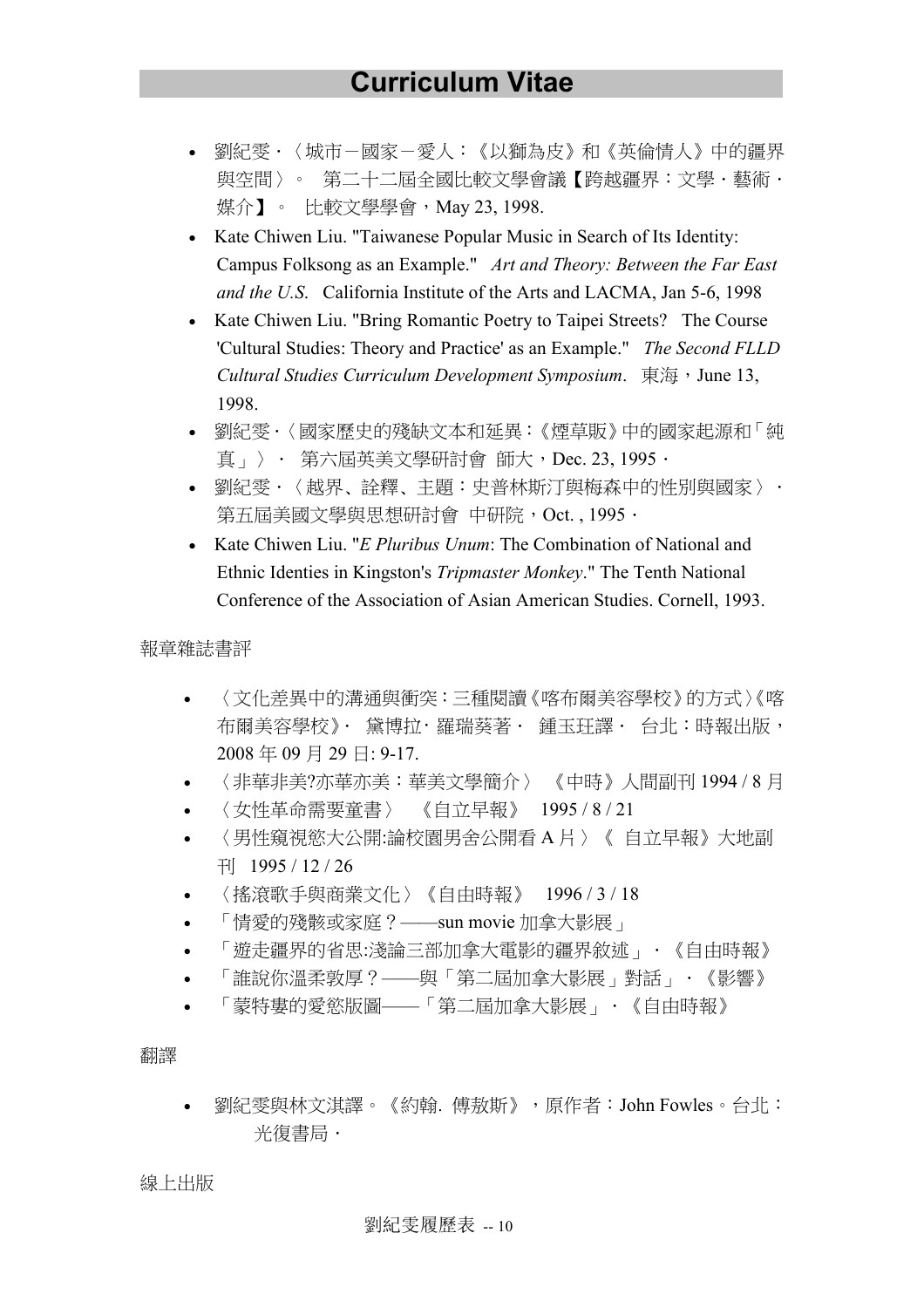文章:

- (國內英語教學在職專班:課程設計與教學方法),《英語教育電子月 刊》,中大英文系數位內容中心。2007/08/07 第 35 期 <http://ejee.ncu.edu.tw/epaper/2007\_08\_07\_第 35 期.htm>。
- 〈創傷與再現:淺談蒂蒂安的《奇想之年》〉. 遠流新書不落國 <http://blog.ebook.com.tw/newbooks/Archives/2007/04/02/2494>.
- 〈文學教學與網路: 多元刺激與自我創作〉 <http://www.eng.fju.edu.tw/demo/literature\_internet.html>
- 〈大三作文與會話〉 《多元智慧英語教學成果報告》 · <http://www.eng.fju.edu.tw/multiple\_ed/final\_report\_1.html>

報紙︰

■ 2006/5-2007/9《輔仁線上英語自學報》共十八期· <http://ce.etweb.fju.edu.tw/sln/>

開放式課程

- 文學概論 <http://140.136.240.106/course/view.php?id=41>
- ․ 後現代都市文本︰多倫多、蒙特婁、台北 <http://140.136.240.106/course/view.php?id=42>
- 世界英文文學與電影 http://140.136.240.106/course/view.php?id=7

### 規劃會議 **Conference and Seminar Organization**

- 2017 第三屆跨文化研究國際學術研討會:跨文化改寫、全球化與風 險。新莊:輔仁大學濟時樓國際會議廳。 2017 年 10 月 6-7 日。
- 2014 第二屆(2014)跨文化研究國際學術研討會:對話與互文:理論與 實踐。 輔仁大學野聲樓。2014 年 5 月 3-4 日。
- 2012 第二十屆英美文學國際研討會。 新莊:輔仁大學濟時樓國際會議 廳。 2012 年 11 月 24 日。
- 2007 英語教學與在職學生座談會。輔仁大學英文系。新莊:輔仁大學 外語學院 LA202 教室。2007 年 4 月 21 日 下午 13:30 ~16:00。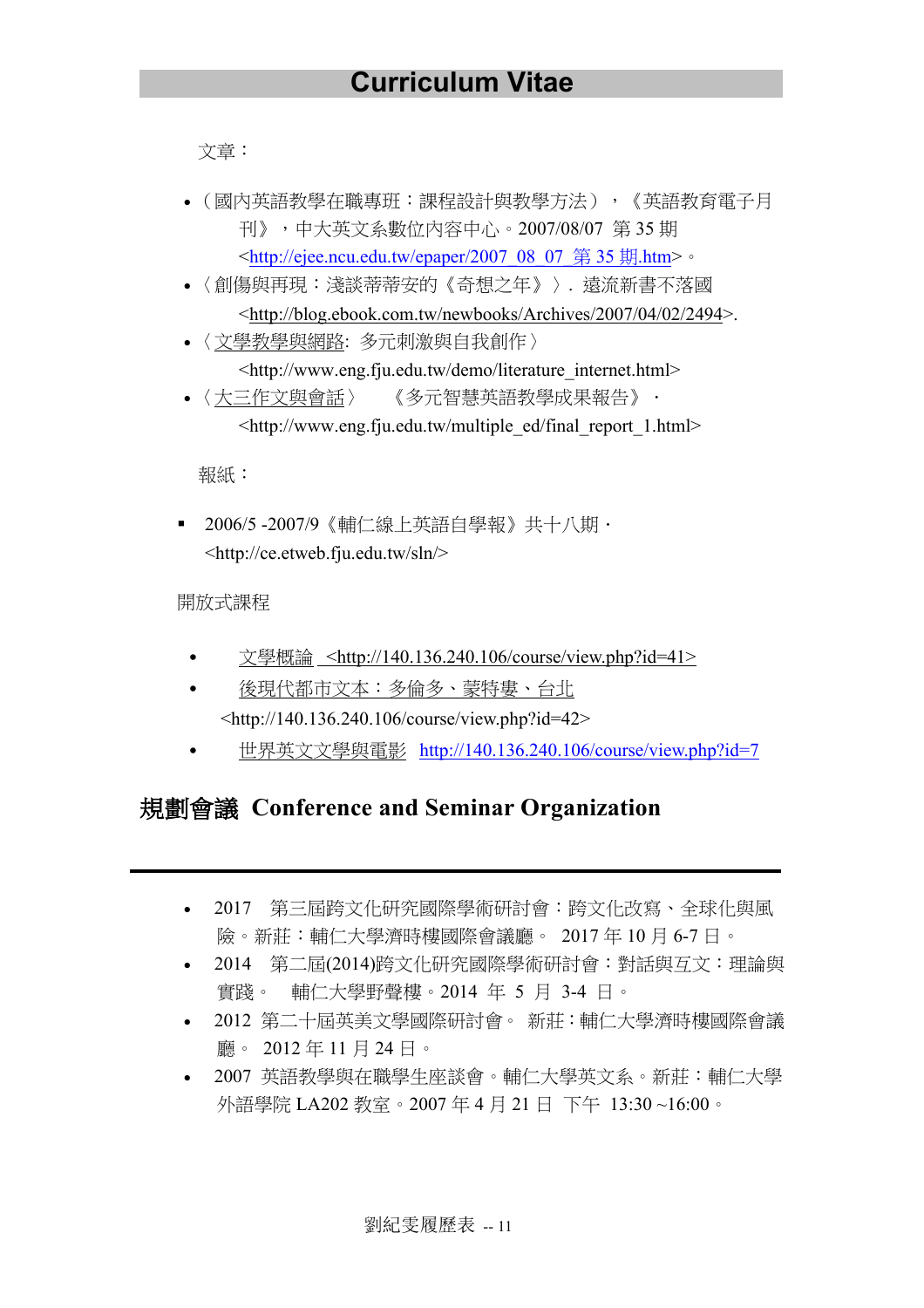- 2007 英語遠距教學座談會︰ 學生需求與課程管理。輔仁大學英文 系。新莊:輔仁大學聖言大樓 SF Building 901 教室。2007 年 1 月 22 日 下午 13:00-16:00。
- 2006 輔仁大學網路英語教學研討會:英語網路教學與自主學習(亦為 卓越大學英文網 CEWEB 結案計畫). 輔仁大學,2006 年 3 月 4 日
- 2005 菁英教師培訓之英語教學講座--以英語授課之利與弊. 輔仁大 學聖言樓九樓遠距教室,2005 年 11 月 16 日
- 2005. 輔大英研所研究生論文發表會 Graduate Seminar • 輔仁大學外 語學院 LA202, 2005 年 6 月 20 日 ·
- 2003. 2003 輔仁大學網路英語教學研討會:全方位英語和高中、大學連 線. 2003 Fu Jen Seminar on Internet English Education: Holistic English and High School-College Connections. 輔仁大學英文系、全人教育中 心共同外語科主辦. 新莊:輔仁大學野聲樓谷欣廳,2003 年 9 月 27 日.
- 2001. 大學英文課程與多元教學法研討會. 國立中央大學英文系、 輔仁大學英文系主辦. 中壢:國立中央大學,2001 年 3 月 3 日.

#### 演講 **Speech**

- 劉紀零. 〈由賈樟柯的《世界》(2005)看全球不均衡流動〉· 交通大學 外文系,2018 年 11 月 29 日
- ․ 劉紀雯. 〈不再無禮:克萊蒙‧維哥影片中的情感第三空間〉.中山 大學外文系,2009 年 4 月 24 日
- 劉紀雯. 〈數位教學與教師:彈性認知與遊戲規則〉.輔仁大學聖言 樓,2008 年 6 月 11 日
- 劉紀雯. "Construction of Identity and Home in the Space of Flows in Three Post New-Wave Taipei City Films." English Department, University of British Columbia. July 17, 2007.
- 劉紀雯·〈PowerPoint 與多媒體教學(PowerPoint: its Points and Powers in a Multimedia Classroom).「英文文學課程的多媒體教學講習會」. 新莊:輔仁大學聖言樓,2002 年 05 月 15 日
- 劉紀雯· 〈網際網路與國小/英語教學〉 資訊科技發展與教育應用研 討會. 台北縣:明志國小,9/13/2000.
- 劉紀雯· 〈文學教學與網路:多元刺激與自我創作〉. 「法文遠距教 學研討會 」 · 新莊: 輔仁大學法文系, Nov 19, 1999.
- Kate Chi-wen Liu. "Distance to Bridge and Distance to Keep: 'World Literature in English.' " 網路與多媒體教育部研討會. Fu Jen Univ.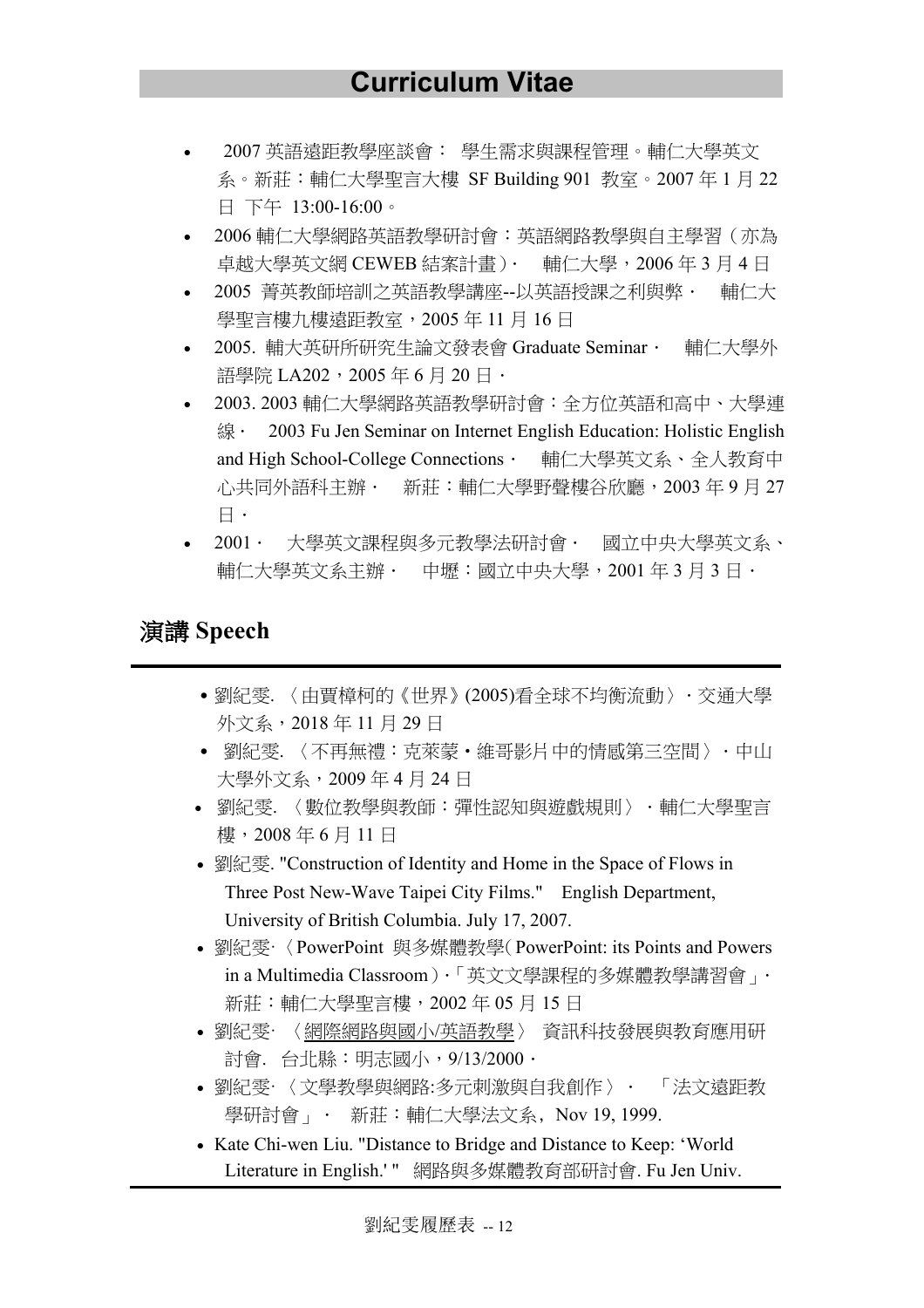Jun. 18, 1999.

- 「後現代都市空間研究與加勒比海-加拿大文學」. 中興大學外文 系.
- 「票房與藝術之間︰加拿大電影的成長故事」. 中外文學. 誠品 B 2 視聽室 · May 9, 1997.

### 教學 **Teaching**

主要教授課程

**Doctoral** 博士班

- 國家理論與文本
- 台印加後殖民文本
- 後現代空間、後殖民抗拒
- 後現代主義與後殖民主義

#### **Undergraduate -- Literature**

- Introduction to Literature
- Literary Criticism
- Postmodern City Texts
- War and Literature
- American Fiction and American Innocence
- Cultural Studies: From Romantic Poetry to Taipei Street

#### 論文指導

博士論文

朱衣仙 · 《「歧路花園 文本」的認同建構:以《陳寅恪到柳如是》與 《加利菲亞》(Califia)為例》. 輔仁大學比較文學研究所. July, 2009.

#### **MA** 碩士班

- North American Feminist Fiction
- Postmodern Theories and Texts
- Contemporary Literary Theories
- Postcolonial Historical Fiction
- Mother-Daughter Plots in Contemporary Feminist Writings

#### **Undergraduate -- Language**

Junior Composition and Conversation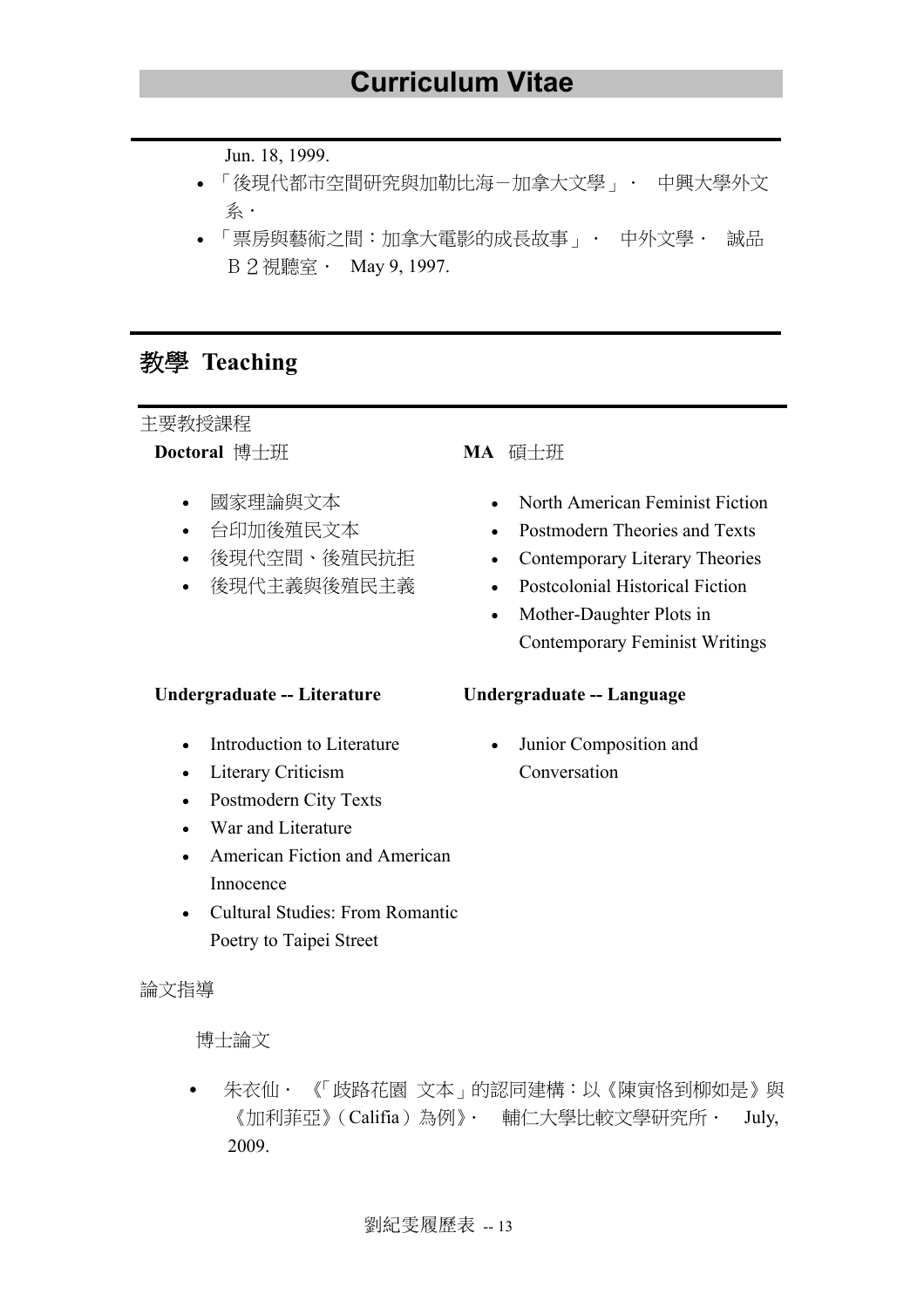碩士論文 (例舉)

- Kate, Chi-wen Liu. Gretchen, Kuei Fen Lee. Searching for the Mothers in the Dark: A Study of the Mother-Daughter Plots in Jean Rhys's Voyage in the Dark and Wide Sargasso Sea (黑暗中尋找母親:談珍·瑞絲的《黑 暗中航行》及《夢迴藻海》之母女情節). July 2006.
- Kate, Chi-wen Liu. Sarita, Wan-Chun Chung. Mother-Daughter Relationship and the Daughter's Search for an Integrated Self: An Object Relations Reading of Margaret Atwood's *Lady Oracle* (母女關係與女兒對整合之 自我的追尋:以客體關係理論論瑪格麗特.愛特伍之《女神諭》). July 2006.
- Kate, Chi-wen Liu. May, Zi-Hui Su. Fragmentation and Hybridity of Self-Identity in Salman Rushdie's *The Ground Beneath Her Feet* (魯西 迪《在她腳下地面》中自我認同之分裂與混雜). August 2005.
- Kate, Chi-wen Liu. Christine Yi-Hsiu Hsieh. You are Free to Reinvent Yourself": Margaret Atwood's *The Blind Assassin* as a Feminist Historiographic Metafiction (『隨心所欲、重建自我』: 瑪格麗特·愛 特伍德之女性歷史後設小說《盲眼刺客》). July 2005.
- Kate, Chi-wen Liu. Julia Pei-Hsuan Hsieh. The Female Body as a Site of Control, Reaction and Resistance: Margaret Atwood's *The Edible Woman* and *The Handmaid's Tale* (控制、反應及抗拒之場域:論瑪格 麗特·艾特伍德的《可食的女人》與《侍女的故事》中之女體). July 2004.
- Kate, Chi-wen Liu. Ann Yi-ann Yang. *Beyond Fragmentation and Trauma: Reconstruction of Identity in Michael Ondaatje's The English Patient and Anil's Ghost*. (越過破碎與創傷:《英倫情人》與《阿尼爾的鬼 魂》中身份認同之重建)June 2002.
- Kate, Chi-wen Liu. Sarah Chen Ci Hu. *Power and Powerlessness of the Author in Kurt Vonnegut's Slaughterhouse-Five and Breakfast of Champio*. July 1999.

### 其他教學及服務 **Other Services**

其他教學活動

• 2002/12-2003/4。實習指導(mentor)。國際加拿大研究實習者計 畫,「國際加拿大研究學會」(International Council for Canadian Studies)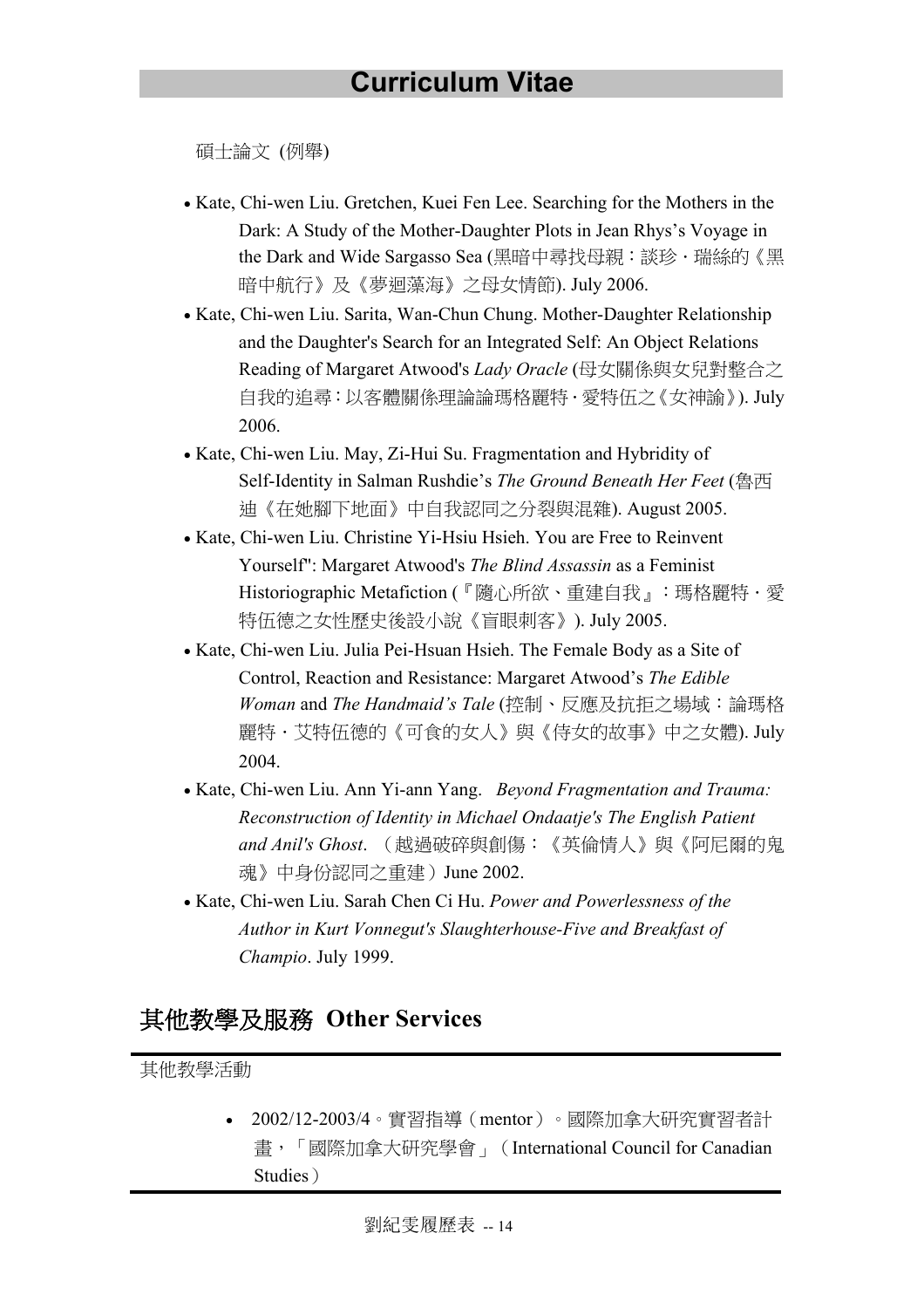2000/10-2000/12。規劃人。English Notebook Contest,輔仁大學 英文系。新莊:輔仁大學。

主持教學網站

- 2016/9~《輔仁英語網路學院》 <http://engnet.fiu.edu.tw/>
- 2005/8 ~ 《卓越線上英語自學中心》網站暨《自學網》 <http://ce.etweb.fju.edu.tw/self\_learning.html> <http://ce.etweb.fju.edu.tw/slw/>
- § 2005/7 ~ 2007/7 《英語師資第二專長班》網站 <http://www.etweb.fju.edu.tw/elite/2nd\_specialty/>
- 2004/8 ~ 《非同步英語遠距教學 AIEDL》網站 <http://www.etweb.fju.edu.tw/elite/aedl/aedl.htm>
- 2002/6~2006/8 《卓越大學英文網》<http://ce.etweb.fju.edu.tw/>

#### 負責設計網站

- 2003/8 ~ 《輔大英文系 E-Office》 <http://ce.etweb.fju.edu.tw/eoffice/>
- § 2007 Spring 《輔大英文系系友會》 <http://ce.etweb.fju.edu.tw/alumni/>
- 2007 Spring 《輔大英文系系學會》 <http://ce.etweb.fju.edu.tw/student/>

#### 資料庫

- 《跨文化溝通中心》<http://ccc.fl.fju.edu.tw/>
- 《文學與文化教學資料庫》Literature and Culture Teaching Database 建構與主要作家之一 <http://english.fju.edu.tw/lctd/>
- 《加拿大文學與電影資料庫》Canadian Literature and Film 建構與 主要作家 <http://www.eng.fju.edu.tw/canada/>
- 《世界英文文學資料庫》World Literatures in English 建構與主要 作家 <http://www.eng.fju.edu.tw/worldlit/>
- 《文學批評資料庫》Literary Criticism 建構與主要作家 <http://www.eng.fju.edu.tw/Literary\_Criticism/lc-main.htm>
- 《英文文學資料庫》English Literature 建構與主要作家之一 http://www.eng.fju.edu.tw/English\_Literature/el-main.htm
- 《英語百寶箱》English Treasure Chest 建構與主要作家之一